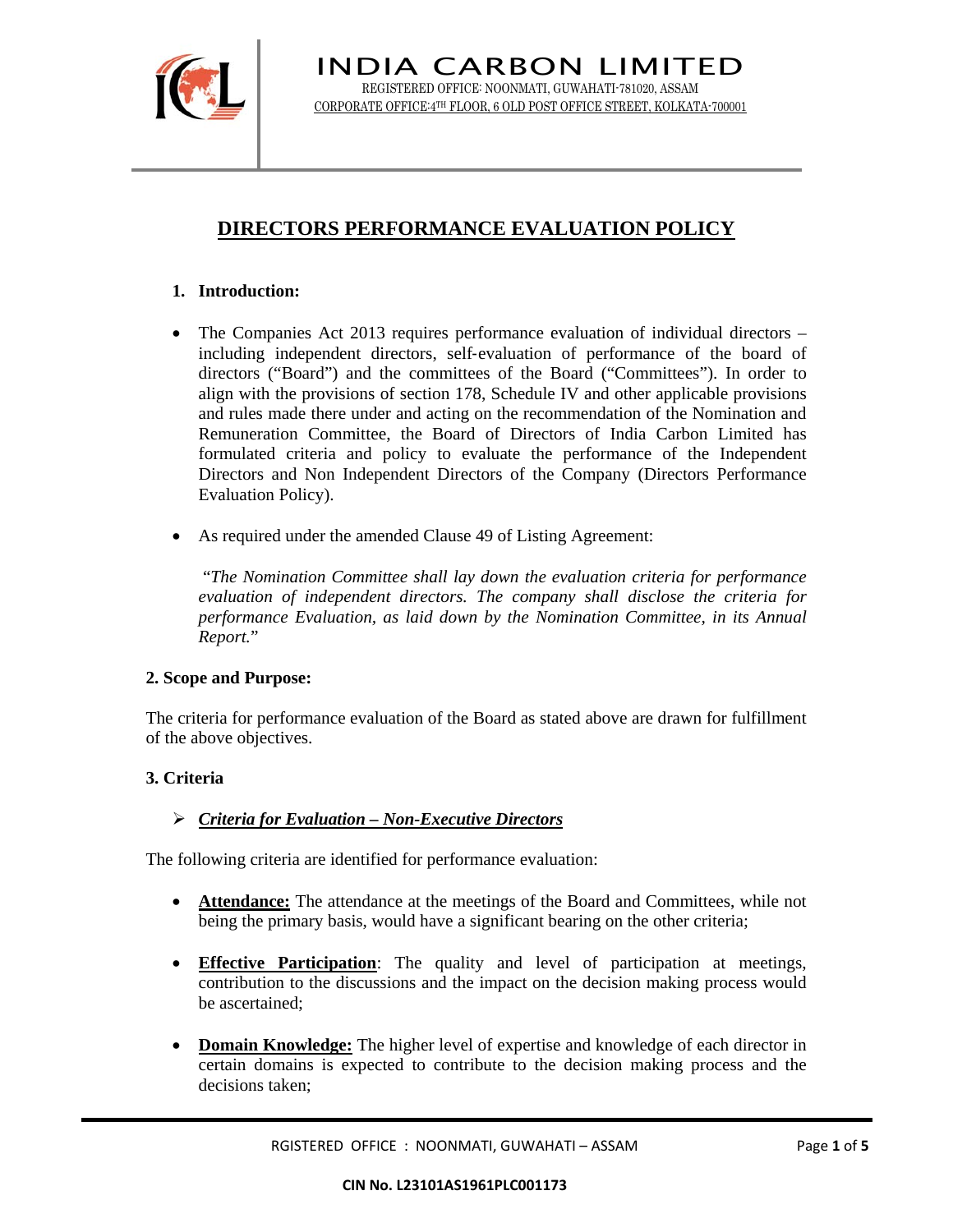

- **Access to management outside Board Meetings:** The level of access for discussions, advice and inputs on occasions other than Board meetings would be considered
- **Objectiveness:** The objectiveness with which the proposals are assessed and suggestions/advice made at the Board meetings and thereby make an impact on the deliberations would be important;
- **Collaboration:** Each Director would need to work in a spirit of collaboration within the Board and its Committees to ensure harmony and seamless decision making;
- **Compliance with Code of Conduct:** The compliance with the code of conduct applicable to the directors is a primary requirement and needs no added emphasis;
- **Challenging management appropriately:** Constructive challenges to the proposals and strategies placed before the Board by the management is required to ensure that complacency does not set in and fresh thinking is encouraged; and
- **Additional Contribution:** There could be occasion where the director has made contribution over and beyond those stated above, which has made a significant difference in the quality and level of involvement.

# ¾ *Criteria for Evaluation – Executive Directors*

The following criteria are identified for performance evaluation:

- **Attendance:** The attendance at the meetings of the Board and its Committees, while not being the primary basis, would have a significant bearing on the other criteria;
- **Effective Participation:** The quality and level of participation at meetings, contribution to the discussions and the impact on the decision making process would be ascertained;
- **Domain Knowledge:** The higher level of expertise and knowledge of each director in certain domains is expected to contribute to the decision making process and the decisions taken;
- **Performance:** The effective accomplishment of tasks against the business plans and objectives would have a significant bearing in evaluation;
- **Vision and Strategy:** Strategic planning with long term vision and making decisions in line with the vision of India Carbon Limited ("Company") and long term objectives that contribute to the growth of the Company would be a vital criteria; and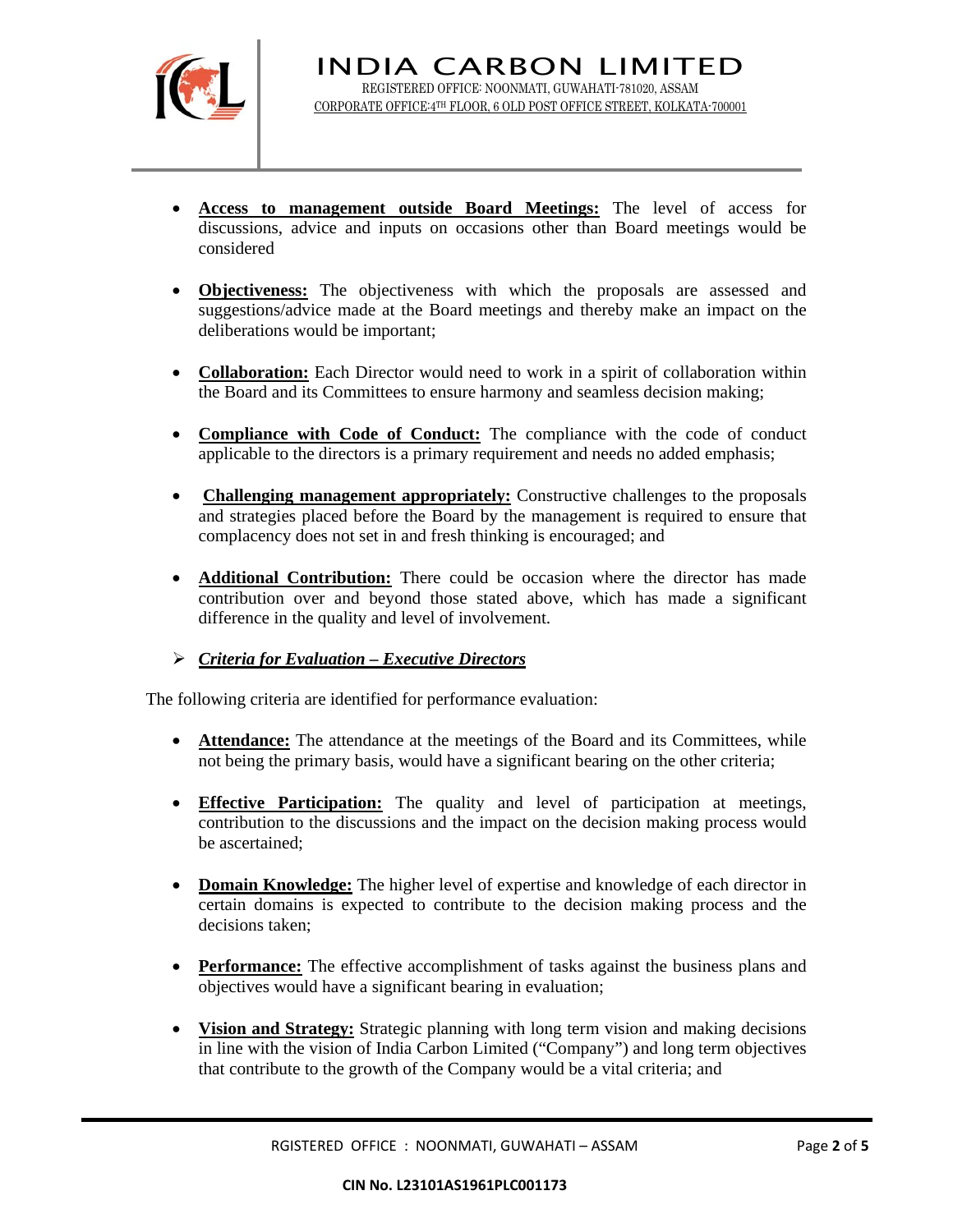

• **Benchmark to global peers:** A qualitative and quantitative analysis of the performance against the benchmarks established by the global peer groups would be considered.

The above stated criteria are not an exhaustive one and there could be others which may be relevant on occasions. These also would be considered in appropriate manner.

## **4. Manner**

The Board may, on its own evaluate the performance of the Executive and Non-Executive Directors or engage any expert in the field of performance evaluation or human resource or performance management to evaluate the performance of the directors.

The evaluation shall be done by the directors excluding the director being evaluated.

## **5. Outcome of Evaluation**

The results of the evaluation and comments, if any, presented on the evaluation forms will be reported to the Board / Committee for deliberation(s).

## 6. **Communication**

- The Board will evaluate, discuss and collate the results of the evaluation process.
- The Board will meet and intimate the evaluation results to the Independent Directors and the Non Independent Directors.
- The Independent Directors and the Non Independent Directors shall be provided an opportunity to address the Board regarding his or her final evaluation results, or submit a written response to the Board to be kept as an attachment with the written evaluation results.

## 7. **Confidentiality**

The discussions held during the Board meeting shall be kept confidential amongst those who attend the meetings. The written evaluation results are strictly confidential.

The discussions held during the Board meeting and the written evaluation results are not public records and are confidential in nature. The written evaluation results shall form part of the confidential personnel file of the Independent Director & Non Independent Director.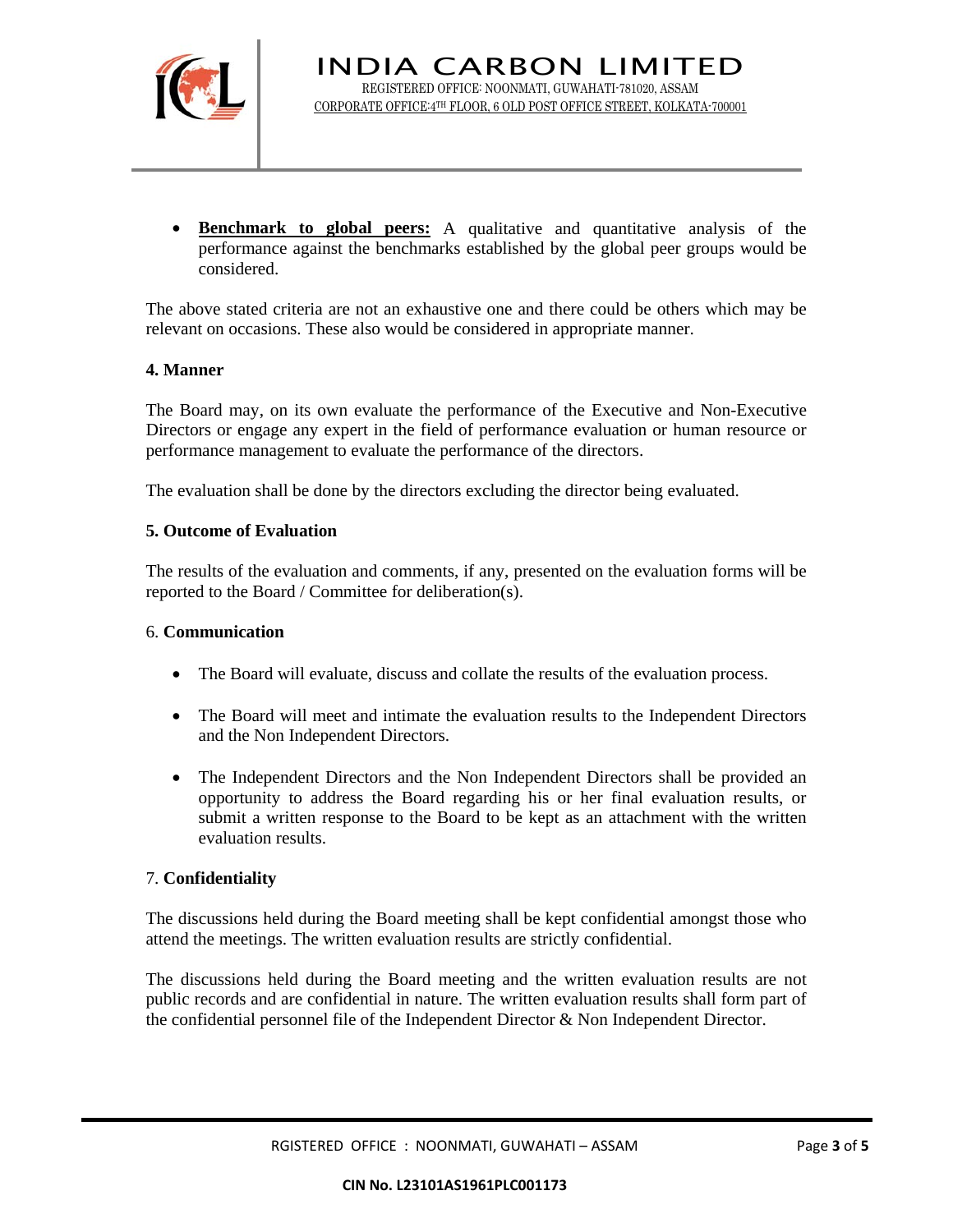

INDIA CARBON LIMITED REGISTERED OFFICE: NOONMATI, GUWAHATI-781020, ASSAM CORPORATE OFFICE:4TH FLOOR, 6 OLD POST OFFICE STREET, KOLKATA-700001

## 8. **Disclosure of the Policy**

The Company shall disclose the criteria for performance evaluation in its Annual Report for better corporate governance.

#### 9. **General**

- Any or all provisions of the this Directors' Evaluation Policy would be subject to revision/ amendment as may be made from time to time in the Regulations or any other applicable law.
- The Board reserves the right to review the policy from time to time based and make suitable modifications, as may be necessary.

## **CRITERIA FOR EVALUATION OF PERFORMANCE OF INDEPENDENT DIRECTORS AND BOARD**

As required under the amended Clause 49 of Listing Agreement, one of the roles of the Nomination Committee is to formulate the criteria for evaluation of Independent Directors and the Board.

The Nomination and Remuneration Committee has laid down the criteria for evaluation of Performance of Independent Directors as follows:

- 1. Attendance and contribution at Board and Committee meetings
- 2. His/her stature, appropriate mix of expertise, skills, behavior, experience, leadership qualities, Sense of sobriety and understanding of business, strategic direction to align company's value and standards
- 3. His/her knowledge of finance, accounts, legal, investment, marketing, foreign exchange/ hedging,
- 4. Internal controls, risk management, assessment and mitigation, business operations, processes and Corporate Governance.
- 5. His/her ability to create a performance culture that drives value creation and a high quality of debate with robust and probing discussions.
- 6. Effective decisions making ability to respond positively and constructively to implement the same to encourage more transparency.
- 7. Open channels of communication with executive management and other colleague on Board to maintain high standards of integrity and probity.